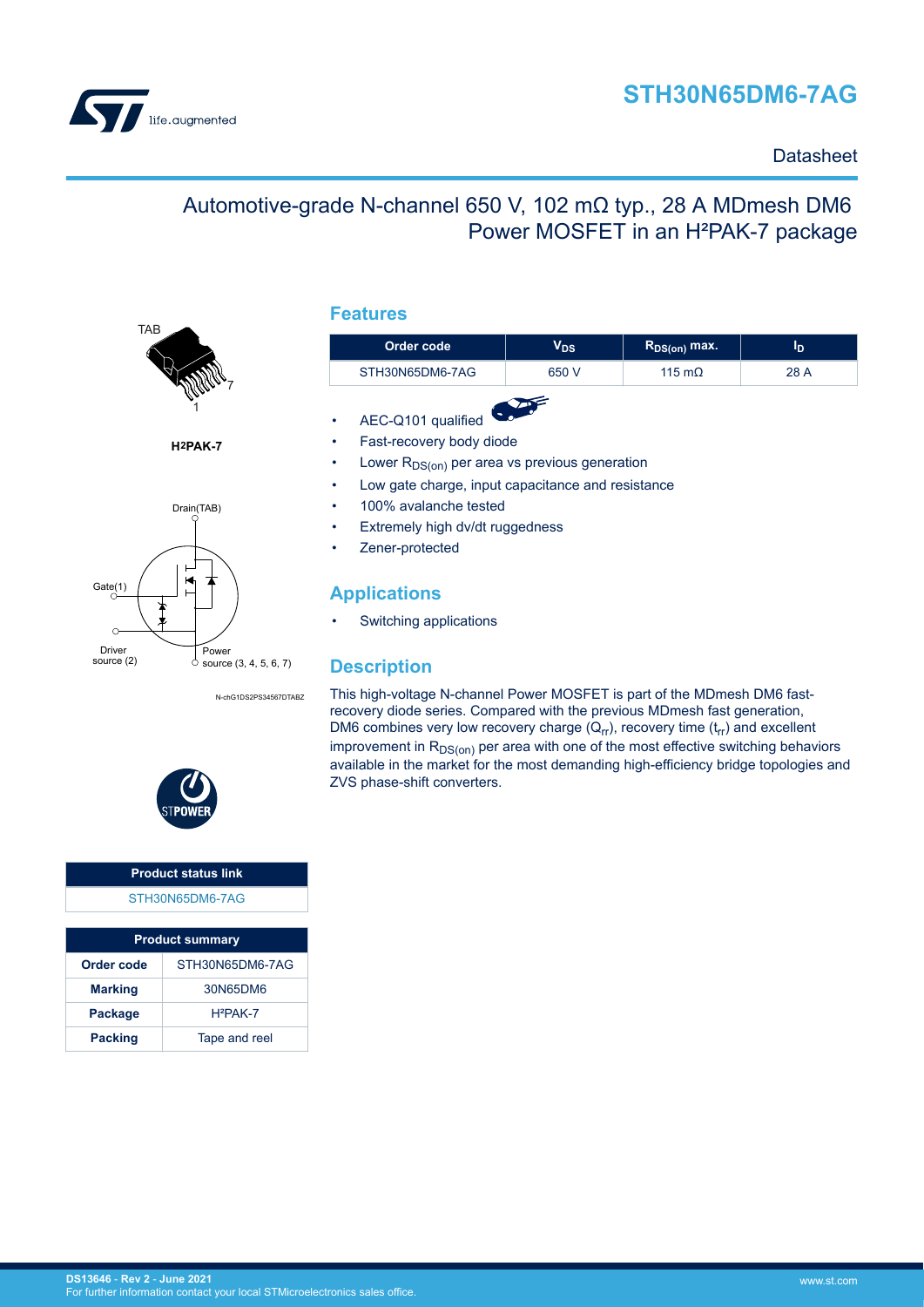# <span id="page-1-0"></span>**1 Electrical ratings**

| Table 1. Absolute maximum ratings |
|-----------------------------------|
|-----------------------------------|

| Symbol                         | <b>Parameter</b>                             | Value        | <b>Unit</b>    |
|--------------------------------|----------------------------------------------|--------------|----------------|
| $V_{GS}$                       | Gate-source voltage                          | ±25          | $\vee$         |
| I <sub>D</sub>                 | Drain current (continuous) at $T_c = 25 °C$  | 28           | $\overline{A}$ |
| I <sub>D</sub>                 | Drain current (continuous) at $T_C = 100 °C$ | 18           | A              |
| I <sub>DM</sub> <sup>(1)</sup> | Drain current (pulsed)                       | 112          | $\overline{A}$ |
| $P_{TOT}$                      | Total power dissipation at $T_C = 25 °C$     | 223          | W              |
| $dv/dt^{(2)}$                  | Peak diode recovery voltage slope            | 100          | V/ns           |
| $di/dt^{(2)}$                  | Peak diode recovery current slope            | 1000         | $A/\mu s$      |
| $dv/dt^{(3)}$                  | MOSFET dv/dt ruggedness                      | 100          | V/ns           |
| ΤJ                             | Operating junction temperature range         | $-55$ to 150 | $^{\circ}$ C   |
| $T_{\text{stg}}$               | Storage temperature range                    |              | $^{\circ}C$    |

*1. Pulse width limited by safe operating area.*

*2. ISD ≤ 28 A, VDS (peak) < V(BR)DSS, VDD = 400 V.*

*3. VDS ≤ 520 V.*

### **Table 2. Thermal data**

| <b>Symbol</b>             | <b>Parameter</b>                      | <b>Value</b> | <b>Unit</b>   |
|---------------------------|---------------------------------------|--------------|---------------|
| $R_{thJC}$                | Thermal resistance, junction-to-case  | 0.56         | $\degree$ C/W |
| $R_{thJB}$ <sup>(1)</sup> | Thermal resistance, junction-to-board | 30           | $\degree$ C/W |

*1. When mounted on FR-4 board of 1 inch², 2 oz Cu.*

#### **Table 3. Avalanche characteristics**

| <b>Symbol</b>   | <b>Parameter</b>                                                                             | Value | Unit |
|-----------------|----------------------------------------------------------------------------------------------|-------|------|
| <sup>I</sup> AR | Avalanche current, repetitive or non-repetitive (pulse width limited by T <sub>.1</sub> max) |       | A    |
| $E_{AS}$        | Single pulse avalanche energy (starting $T_1 = 25 °C$ , $I_D = I_{AR}$ , $V_{DD} = 100 V$ )  | 600   | mJ   |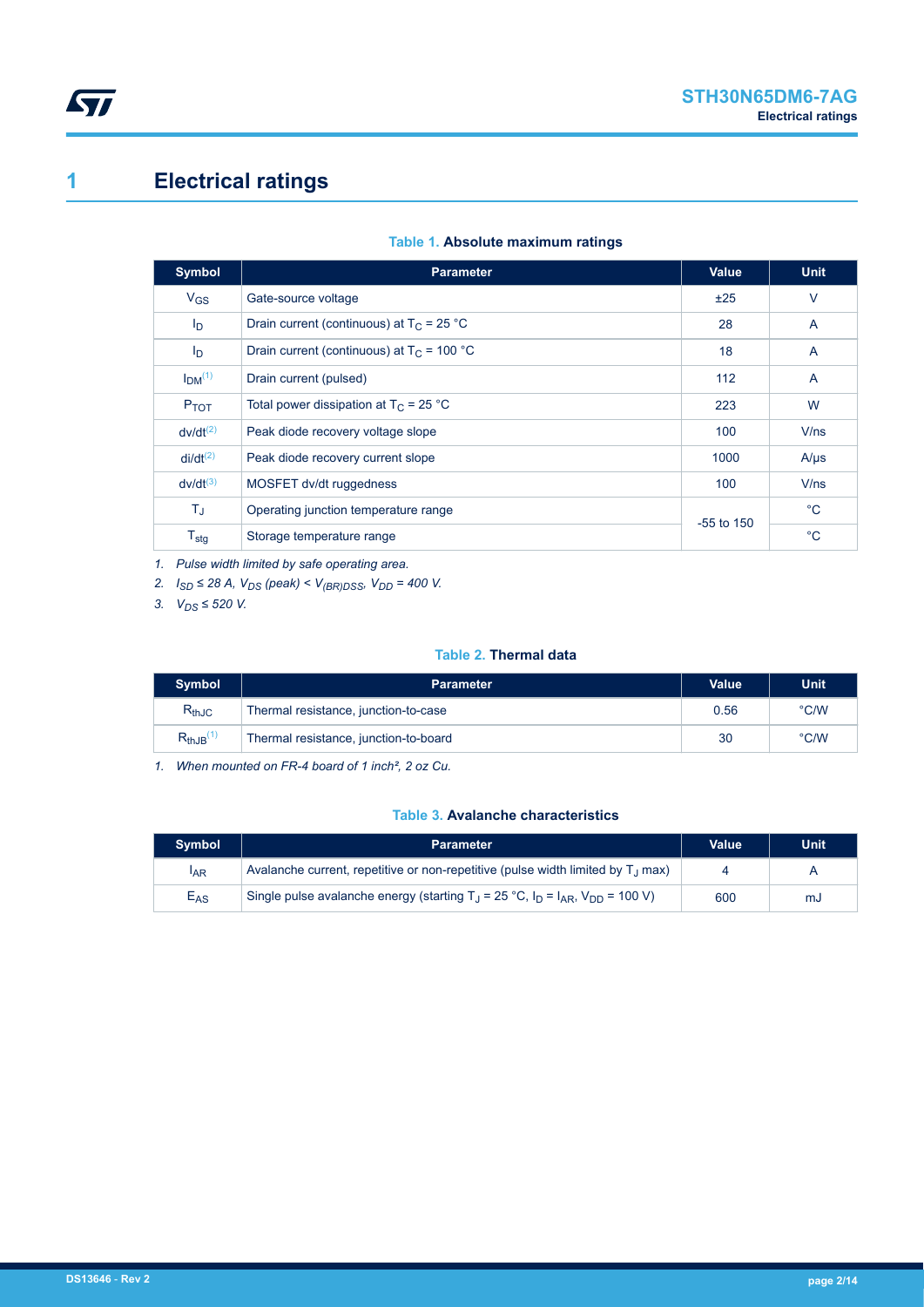# <span id="page-2-0"></span>**2 Electrical characteristics**

 $T_{\text{C}}$  = 25 °C unless otherwise specified.

| <b>Symbol</b>           | <b>Parameter</b>                  | <b>Test conditions</b>                                                   | Min. | Typ. | Max. | <b>Unit</b> |
|-------------------------|-----------------------------------|--------------------------------------------------------------------------|------|------|------|-------------|
| V <sub>(BR)DSS</sub>    | Drain-source breakdown voltage    | $V_{CS} = 0$ V, $I_D = 1$ mA                                             | 650  |      |      | v           |
|                         |                                   | $V_{GS} = 0$ V, $V_{DS} = 650$ V                                         |      |      | 5    | μA          |
| <b>I</b> <sub>DSS</sub> | Zero gate voltage drain current   | $V_{GS}$ = 0 V, $V_{DS}$ = 650 V, T <sub>C</sub> = 125 °C <sup>(1)</sup> |      |      | 200  | μA          |
| <b>IGSS</b>             | Gate-body leakage current         | $V_{DS} = 0 V$ , $V_{GS} = \pm 25 V$                                     |      |      | ±5   | μA          |
| $V_{GS(th)}$            | Gate threshold voltage            | $V_{DS} = V_{GS}$ , $I_D = 250 \mu A$                                    | 3.25 | 4.00 | 4.75 | V           |
| $R_{DS(on)}$            | Static drain-source on-resistance | $V_{GS}$ = 10 V, $I_D$ = 10 A                                            |      | 102  | 115  | $m\Omega$   |

#### **Table 4. On/off-state**

*1. Defined by design, not subject to production test.*

### **Table 5. Dynamic**

| <b>Symbol</b>           | <b>Parameter</b>              | <b>Test conditions</b>                                               | Min.                     | Typ. | Max.                     | <b>Unit</b> |
|-------------------------|-------------------------------|----------------------------------------------------------------------|--------------------------|------|--------------------------|-------------|
| $C_{iss}$               | Input capacitance             |                                                                      | $\overline{\phantom{a}}$ | 2000 | $\overline{\phantom{a}}$ | pF          |
| C <sub>oss</sub>        | Output capacitance            | $V_{DS}$ = 100 V, f = 1 MHz, $V_{GS}$ = 0 V                          | $\overline{\phantom{0}}$ | 130  | $\blacksquare$           | pF          |
| C <sub>rss</sub>        | Reverse transfer capacitance  |                                                                      | $\overline{\phantom{a}}$ | 1.5  | $\blacksquare$           | pF          |
| $C_{\rm 0SS}$ eq. $(1)$ | Equivalent output capacitance | $V_{DS}$ = 0 to 520 V, $V_{GS}$ = 0 V                                | $\overline{\phantom{a}}$ | 339  | $\overline{\phantom{a}}$ | pF          |
| $R_G$                   | Intrinsic gate resistance     | $f = 1$ MHz, open drain                                              | $\overline{\phantom{a}}$ | 1.6  | $\overline{\phantom{0}}$ | $\Omega$    |
| $Q_g$                   | Total gate charge             | $V_{DD}$ = 520 V, I <sub>D</sub> = 28 A, V <sub>GS</sub> = 0 to 10 V |                          | 46   | $\overline{a}$           | nC          |
| $Q_{gs}$                | Gate-source charge            | (see Figure 14. Test circuit for gate                                | $\overline{\phantom{a}}$ | 13.5 | $\blacksquare$           | nC          |
| $Q_{gd}$                | Gate-drain charge             | charge behavior)                                                     | ٠                        | 20   | $\overline{\phantom{a}}$ | nC          |

*1. Coss eq. is defined as the constant equivalent capacitance giving the same charging time as Coss when VDS increases from 0 to 80% VDSS.*

### **Table 6. Switching times**

| <b>Symbol</b> | <b>Parameter</b>    | <b>Test conditions</b>                                                                                         | Min.                     | Tvp. | Max.                     | <b>Unit</b> |
|---------------|---------------------|----------------------------------------------------------------------------------------------------------------|--------------------------|------|--------------------------|-------------|
| $t_{d(on)}$   | Turn-on delay time  | $V_{DD}$ = 325 V, $I_D$ = 14 A,                                                                                | $\overline{\phantom{0}}$ |      | $\overline{\phantom{0}}$ | ns          |
| <b>Lr</b>     | Rise time           | $R_G = 4.7 \Omega$ , $V_{GS} = 10 V$                                                                           | $\overline{\phantom{0}}$ | 3.3  |                          | ns          |
| $t_{d(Off)}$  | Turn-off delay time | (see Figure 13. Switching times)<br>test circuit for resistive load and<br>Figure 18. Switching time waveform) | $\overline{\phantom{0}}$ | 46   |                          | ns          |
| lք            | Fall time           |                                                                                                                | $\overline{\phantom{0}}$ |      | $\overline{\phantom{0}}$ | ns          |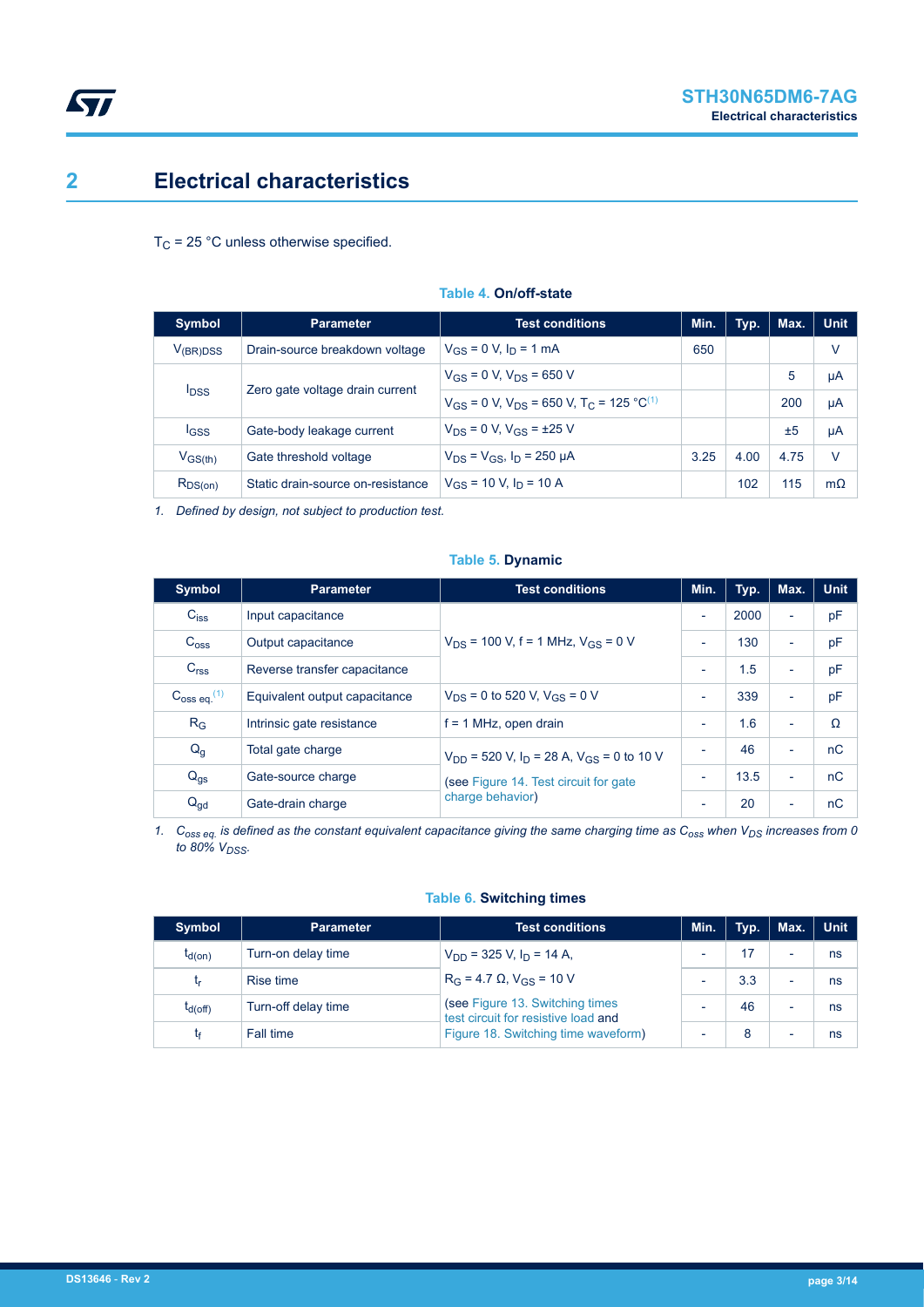<span id="page-3-0"></span>

| <b>Symbol</b>   | <b>Parameter</b>              | <b>Test conditions</b>                                                                 | Min.                     | Typ.            | Max. | <b>Unit</b> |
|-----------------|-------------------------------|----------------------------------------------------------------------------------------|--------------------------|-----------------|------|-------------|
| <sub>sD</sub>   | Source-drain current          |                                                                                        |                          |                 | 28   | A           |
| $I_{SDM}^{(1)}$ | Source-drain current (pulsed) |                                                                                        | ٠                        |                 | 112  | A           |
| $V_{SD}^{(2)}$  | Forward on voltage            | $I_{SD}$ = 28 A, $V_{GS}$ = 0 V                                                        | ٠                        |                 | 1.6  | $\vee$      |
| $t_{rr}$        | Reverse recovery time         | $I_{SD}$ = 28 A, di/dt = 100 A/µs,                                                     | $\overline{\phantom{a}}$ | 126             |      | ns          |
| $Q_{rr}$        | Reverse recovery charge       | $V_{DD} = 60 V$                                                                        | $\overline{\phantom{a}}$ | 0.63            |      | μC          |
| <b>IRRM</b>     | Reverse recovery current      | (see Figure 15. Test circuit for inductive<br>load switching and diode recovery times) | ٠                        | 10 <sup>1</sup> |      | A           |
| $t_{rr}$        | Reverse recovery time         | $I_{SD}$ = 28 A, di/dt = 100 A/us,                                                     | -                        | 220             |      | ns          |
| $Q_{rr}$        | Reverse recovery charge       | $V_{DD}$ = 60 V, T <sub>J</sub> = 150 °C                                               | $\overline{\phantom{a}}$ | 2.1             |      | μC          |
| <b>IRRM</b>     | Reverse recovery current      | (see Figure 15. Test circuit for inductive<br>load switching and diode recovery times) | -                        | 19              |      | A           |

### **Table 7. Source-drain diode**

*1. Pulse width limited by safe operating area.*

*2. Pulsed: pulse duration = 300 µs, duty cycle 1.5%.*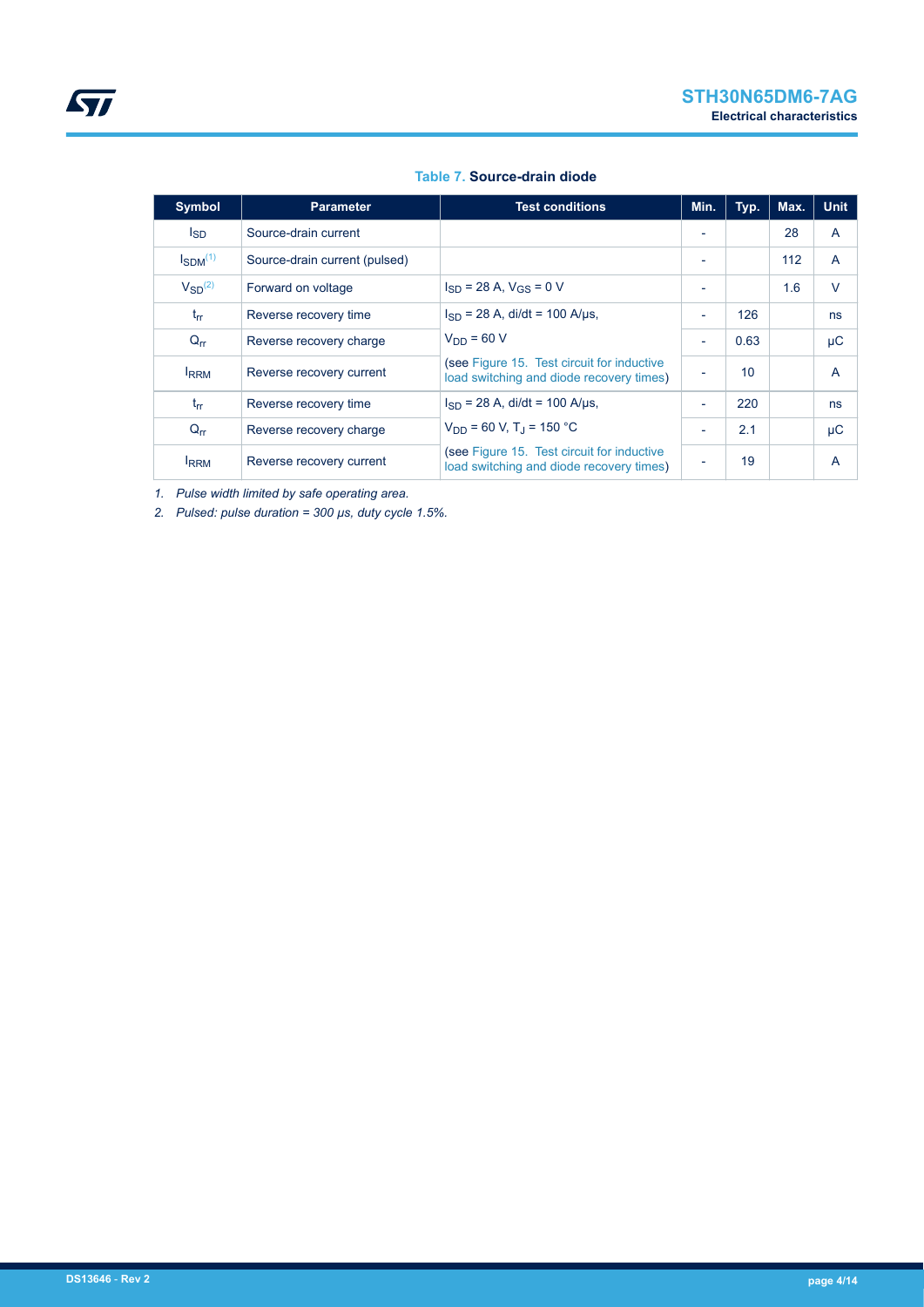### **2.1 Electrical characteristics (curves)**

<span id="page-4-0"></span>*kyl* 



**Figure 3. Typical output characteristics**





**Figure 2. Maximum transient thermal impedance**



**Figure 4. Typical transfer characteristics**



**Figure 6. Typical gate charge characteristics**

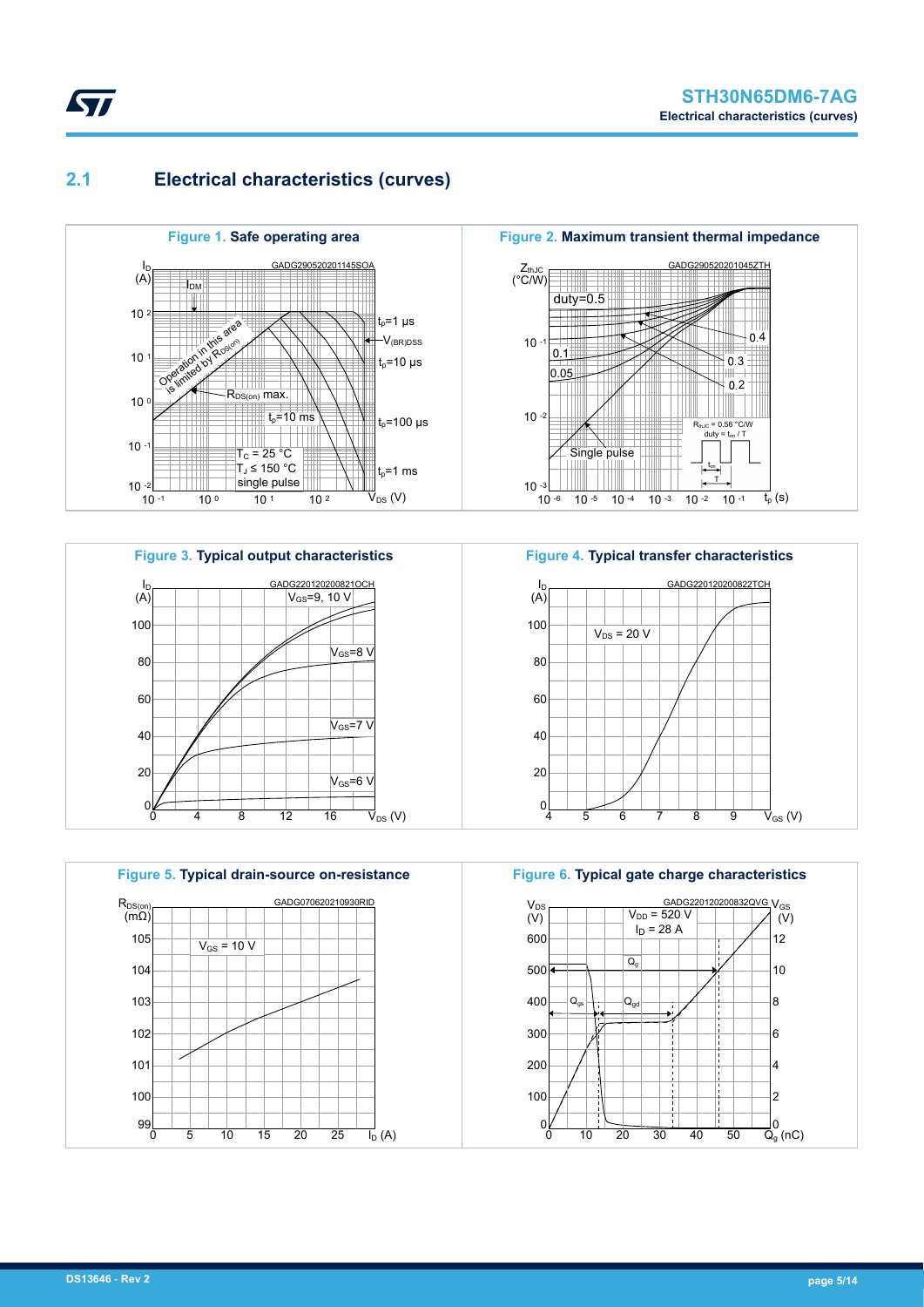











**Figure 8. Normalized gate threshold vs temperature**

**ST**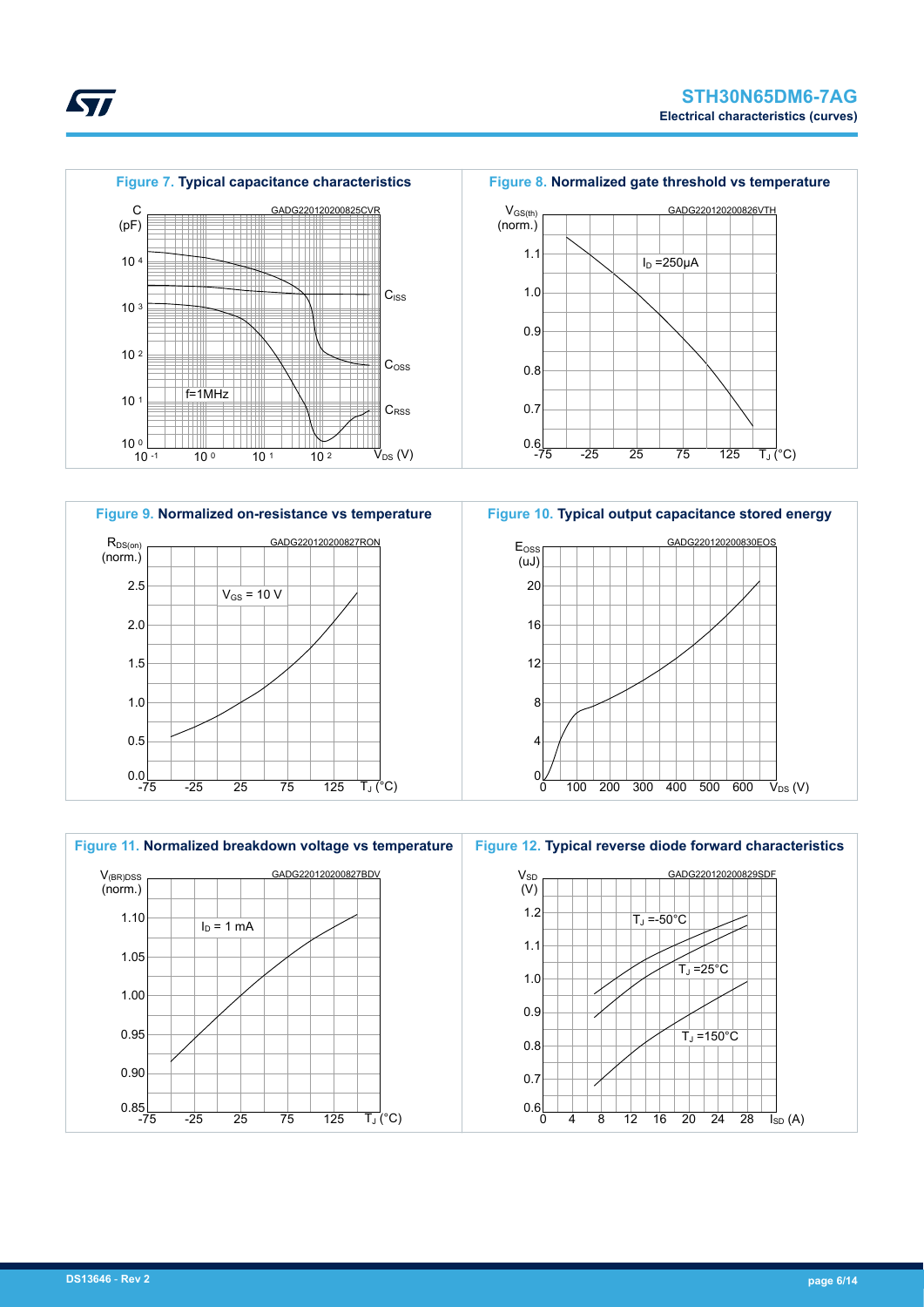<span id="page-6-0"></span>

## **3 Test circuits**











AM15858v1

V<sub>DD</sub>

3.3<br>uF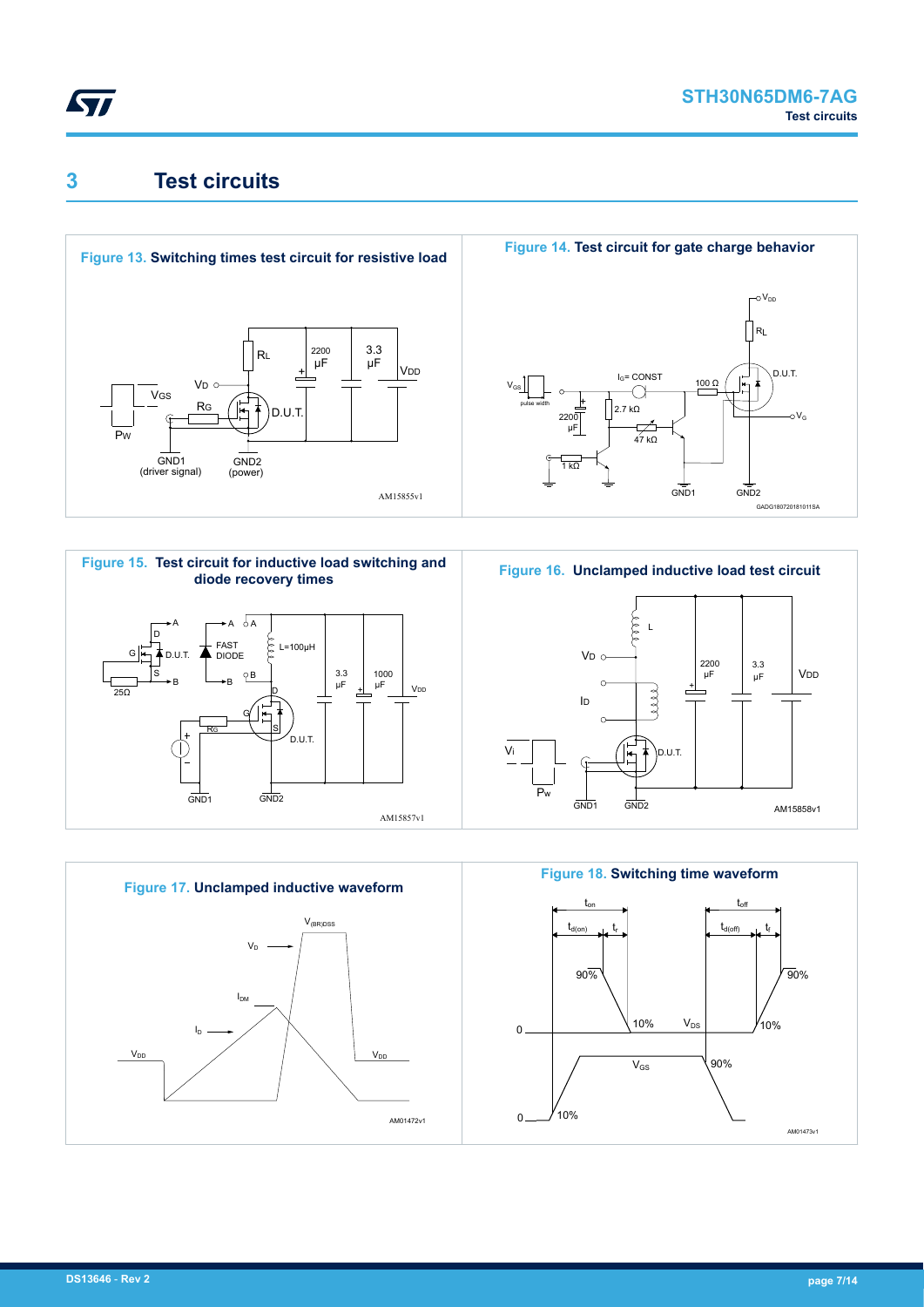<span id="page-7-0"></span>ST

# **4 Package information**

In order to meet environmental requirements, ST offers these devices in different grades of [ECOPACK](https://www.st.com/ecopack) packages, depending on their level of environmental compliance. ECOPACK specifications, grade definitions and product status are available at: [www.st.com.](http://www.st.com) ECOPACK is an ST trademark.

### **4.1 H²PAK-7 package information**

**Figure 19. H²PAK-7 package outline**







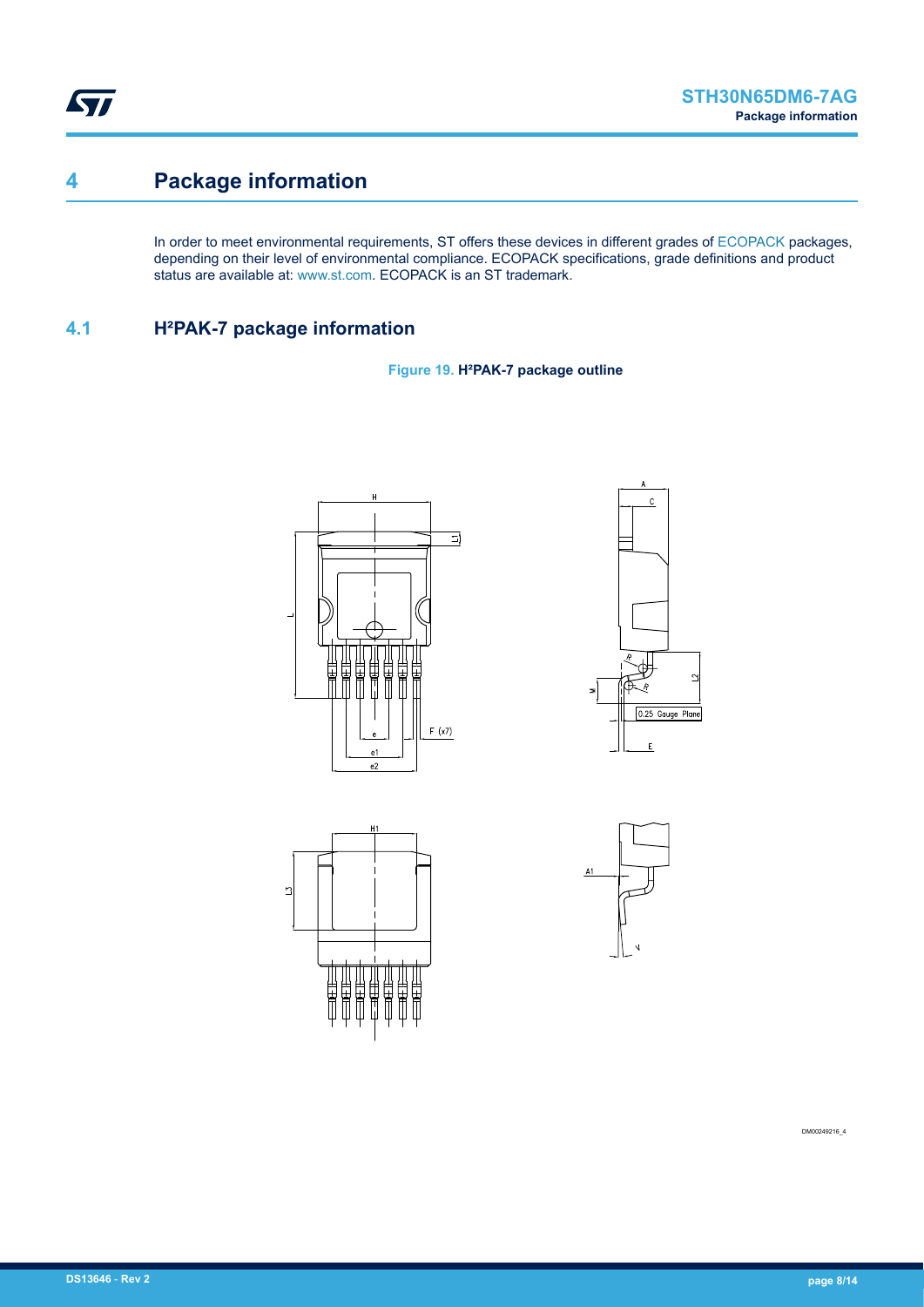| Dim.           |             | $\mathbf{mm}$ |
|----------------|-------------|---------------|
|                | Min.        | Max.          |
| $\mathsf{A}$   | 4.30        | 4.80          |
| A1             | 0.03        | 0.20          |
| $\mathbf C$    | 1.17        | 1.37          |
| $\mathbf e$    | 2.34        | 2.74          |
| e <sub>1</sub> | 4.88        | 5.28          |
| e2             | 7.42        | 7.82          |
| $\mathsf E$    | 0.45        | 0.60          |
| F              | 0.50        | 0.70          |
| $\mathsf H$    | 10.00       | 10.40         |
| H1             | 7.40        | 7.60          |
| L              | 14.75       | 15.25         |
| L1             | 1.27        | 1.40          |
| L2             | 4.35        | 4.95          |
| L3             | 6.85        | $7.25$        |
| ${\sf M}$      | 1.90        | 2.50          |
| ${\sf R}$      | $0.20\,$    | 0.60          |
| $\mathsf V$    | $0^{\circ}$ | $8^{\circ}$   |

### **Table 8. H²PAK-7 package mechanical data**

### **Figure 20. H²PAK-7 recommended footprint**



footprint\_DM00249216\_4

*Note: Dimensions are in mm.*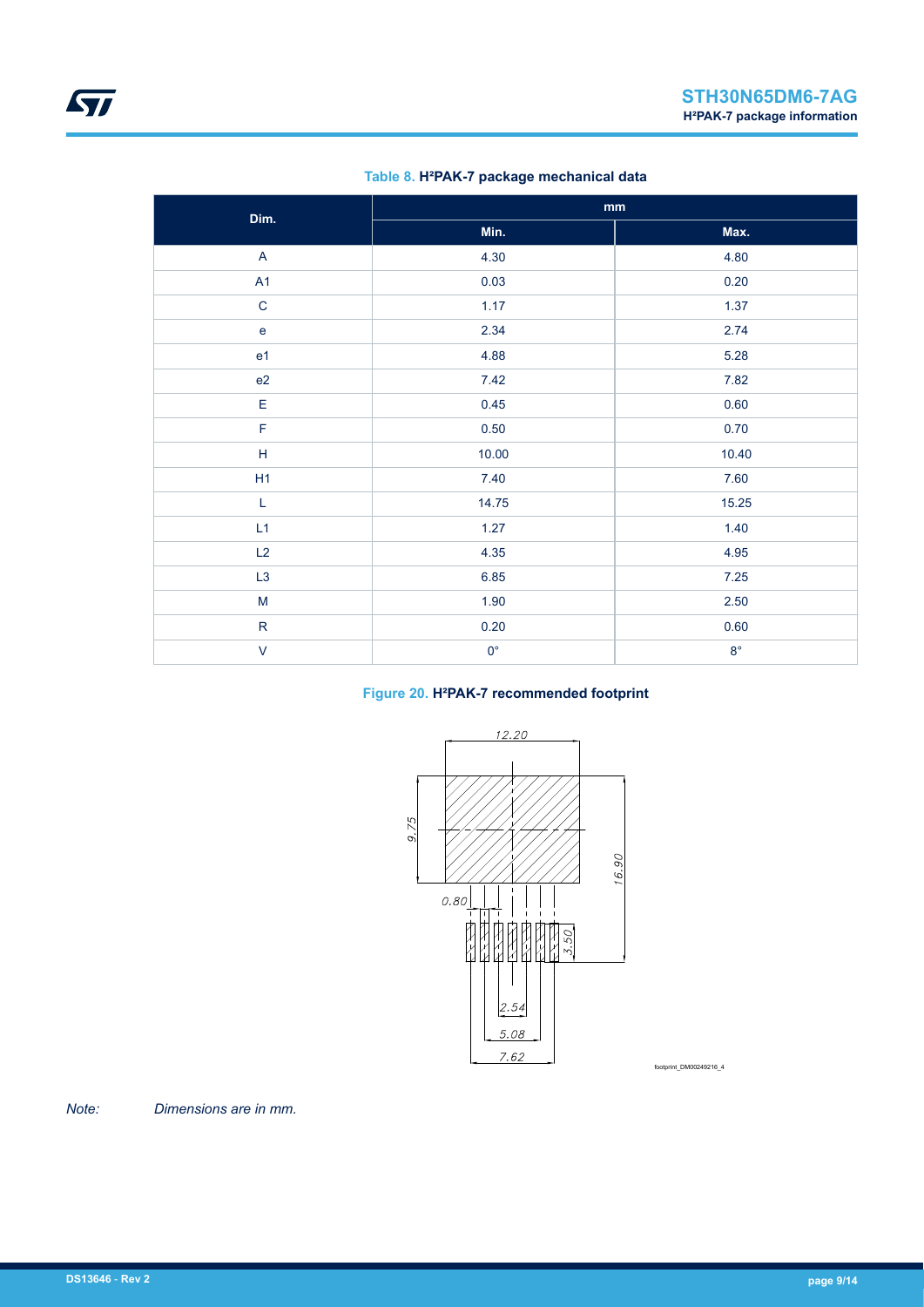## **4.2 Packing information**

<span id="page-9-0"></span>**STI** 

### **Figure 21. Tape outline**





GADG160620211017SA

### **Figure 22. Reel outline**

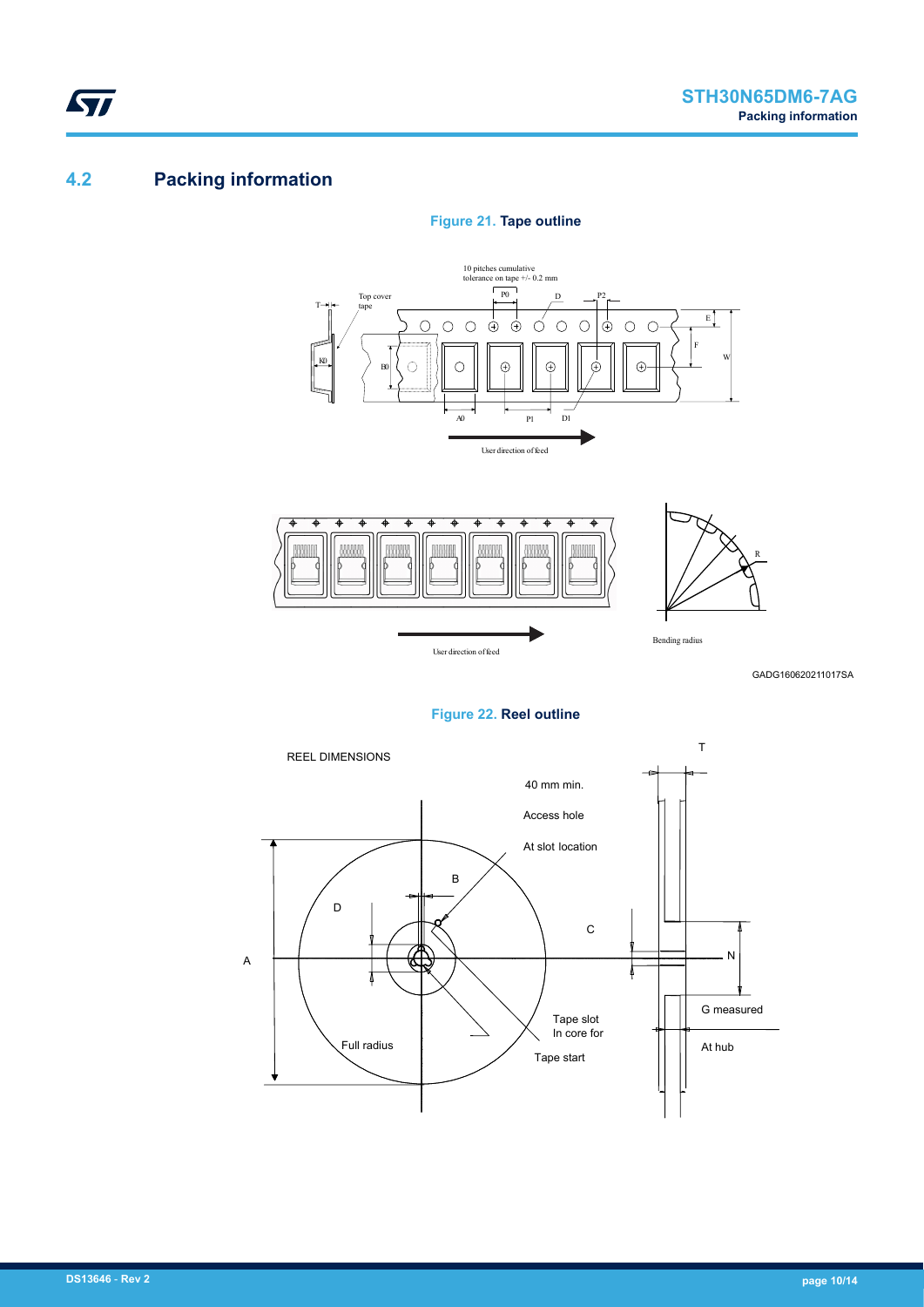| <b>Tape</b>    |      |      | Reel                 |      |      |
|----------------|------|------|----------------------|------|------|
| Dim.           | mm   |      | Dim.                 | mm   |      |
|                | Min. | Max. |                      | Min. | Max. |
| A <sub>0</sub> | 10.5 | 10.7 | A                    |      | 330  |
| <b>B0</b>      | 15.7 | 15.9 | $\sf B$              | 1.5  |      |
| D              | 1.5  | 1.6  | $\mathbf C$          | 12.8 | 13.2 |
| D <sub>1</sub> | 1.59 | 1.61 | D                    | 20.2 |      |
| E              | 1.65 | 1.85 | G                    | 24.4 | 26.4 |
| $\mathsf F$    | 11.4 | 11.6 | N                    | 100  |      |
| K <sub>0</sub> | 4.8  | 5.0  | T.                   |      | 30.4 |
| P <sub>0</sub> | 3.9  | 4.1  |                      |      |      |
| P <sub>1</sub> | 11.9 | 12.1 | <b>Base quantity</b> |      | 1000 |
| P <sub>2</sub> | 1.9  | 2.1  | <b>Bulk quantity</b> |      | 1000 |
| ${\sf R}$      | 50   |      |                      |      |      |
| T              | 0.25 | 0.35 |                      |      |      |
| W              | 23.7 | 24.3 |                      |      |      |

**Table 9. Tape and reel mechanical data**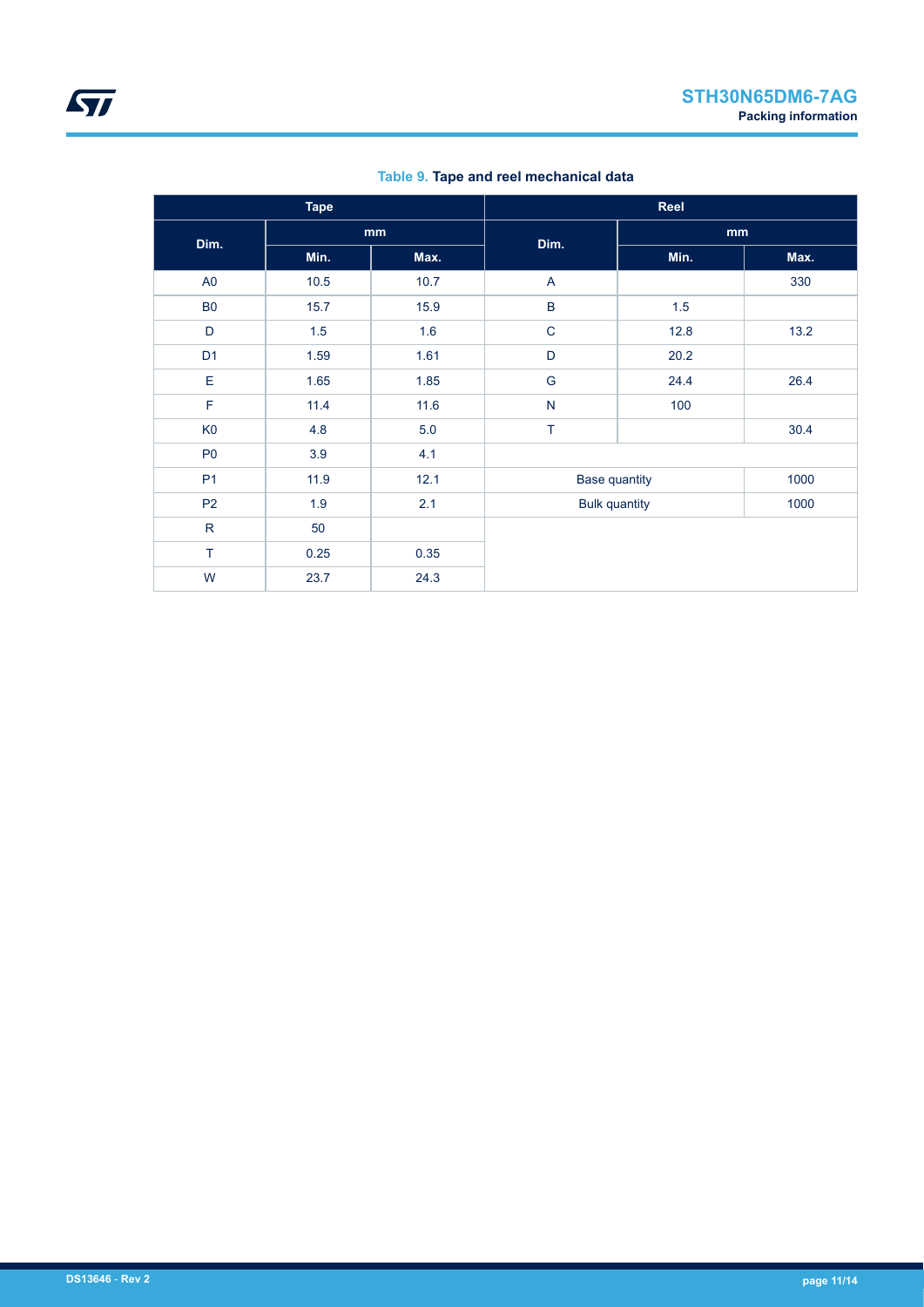# <span id="page-11-0"></span>**Revision history**

### **Table 10. Document revision history**

| <b>Date</b> | <b>Revision</b> | <b>Changes</b>                                                                                                               |
|-------------|-----------------|------------------------------------------------------------------------------------------------------------------------------|
| 01-Feb-2021 |                 | First release.                                                                                                               |
| 24-Jun-2021 | 2               | Modified $R_{DS(on)}$ max. on cover page.                                                                                    |
|             |                 | Modified Table 1. Absolute maximum ratings, Table 2. Thermal data, Table 4. On/off-state and<br>Table 7. Source-drain diode. |
|             |                 | Updated Section 3 Test circuits.                                                                                             |
|             |                 | Modified Figure 21. Tape outline.                                                                                            |
|             |                 | Minor text changes.                                                                                                          |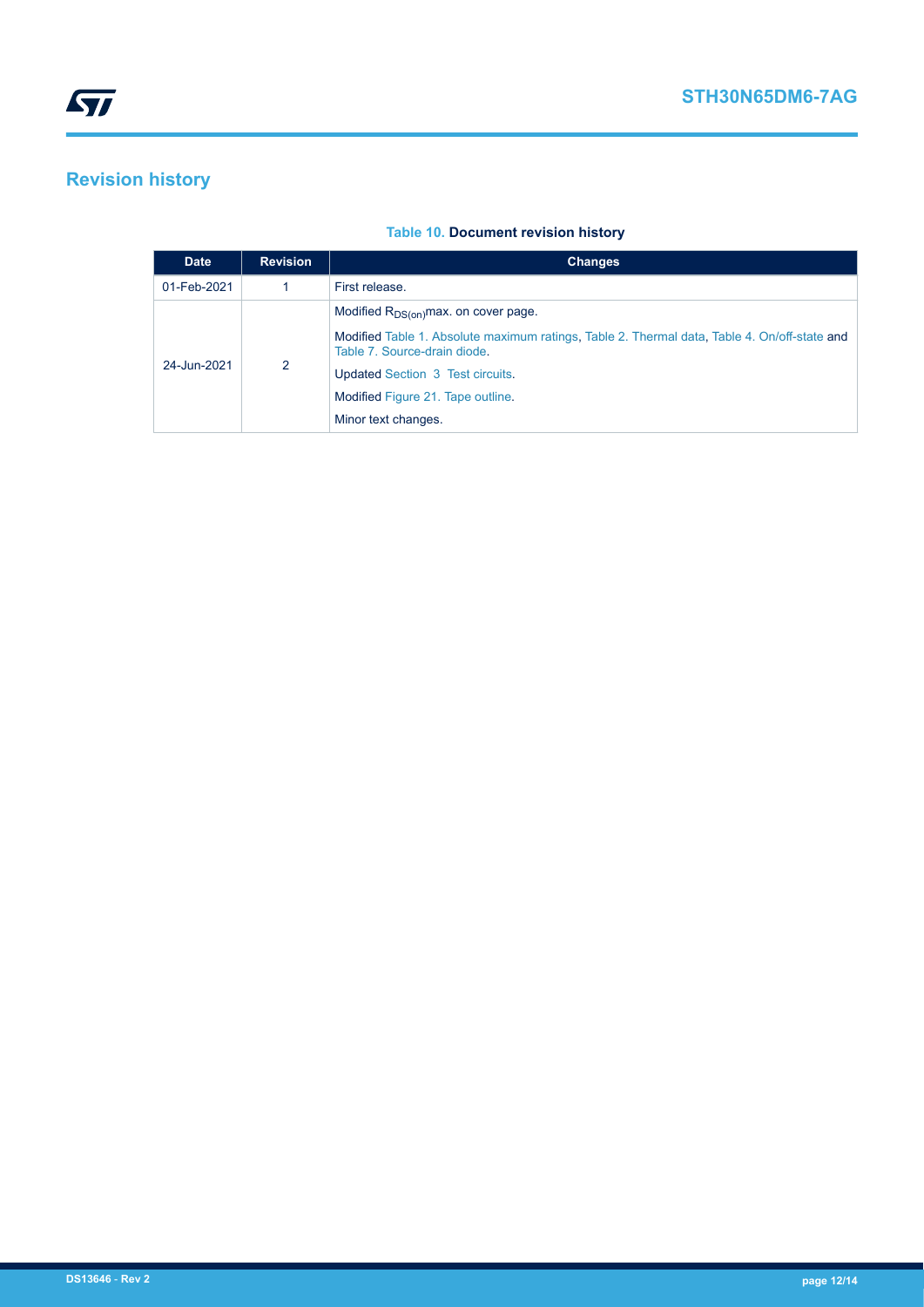

## **Contents**

| $2^{\circ}$    |  |  |  |  |  |  |
|----------------|--|--|--|--|--|--|
|                |  |  |  |  |  |  |
|                |  |  |  |  |  |  |
| $\overline{4}$ |  |  |  |  |  |  |
|                |  |  |  |  |  |  |
|                |  |  |  |  |  |  |
|                |  |  |  |  |  |  |